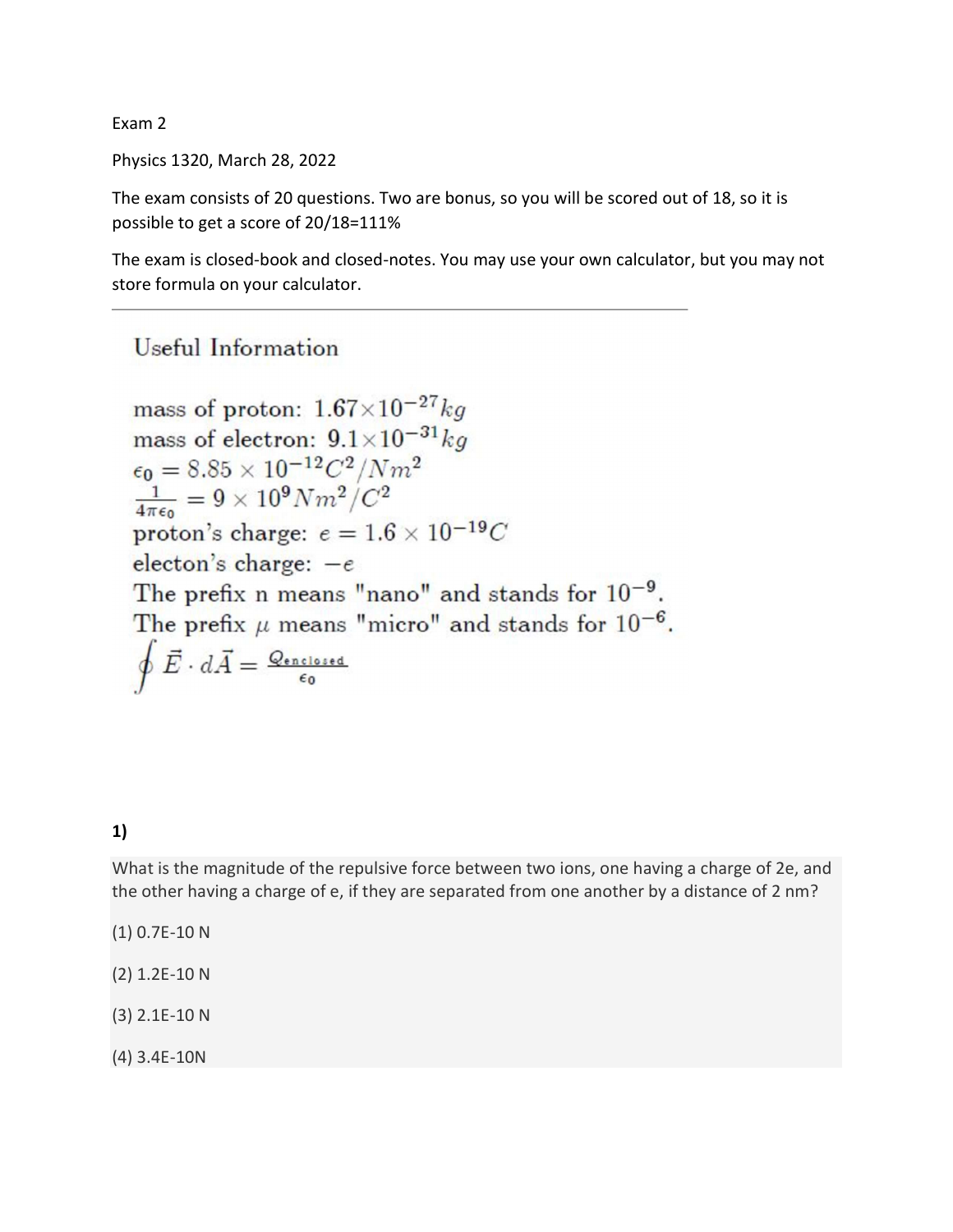#### Answer: 2

### 2)

What is the change in electrical potential energy when an electron and proton initially separated from one another by 2.11E-10 meters move to a final separation of 4.76E-10 meters? (Note: 1 eV = 1.6x10-19 J)

- (1) 3.78 eV
- (2) 5.22 eV
- (3) 5.89 eV
- (4) 6.80 eV

Answer: 1

### 3)

A charge of 1 nC is transferred to neutral metal sphere having a radius 25 cm. What is the strength of the electric field at a point outside the sphere, just above the surface of the sphere?

- (1) 900N/C.
- (2) 400 N/C.
- (3) 225 N/C.

(4) 144 N/C.

Answer: 4

### 4)

Consider two concentric spherical shells, an inner shell with radius 10 cm, and an outer shell with radius 20 cm. The inner shell has a negative uniform surface charge density -1.00  $nC/m^2$ . The outer shell has a positive uniform surface charge density 1.00  $nC/m^2$  . What is the electric field at a point between both shells, at a radial distance 15 cm from their common center?

(1) 54.2 N/C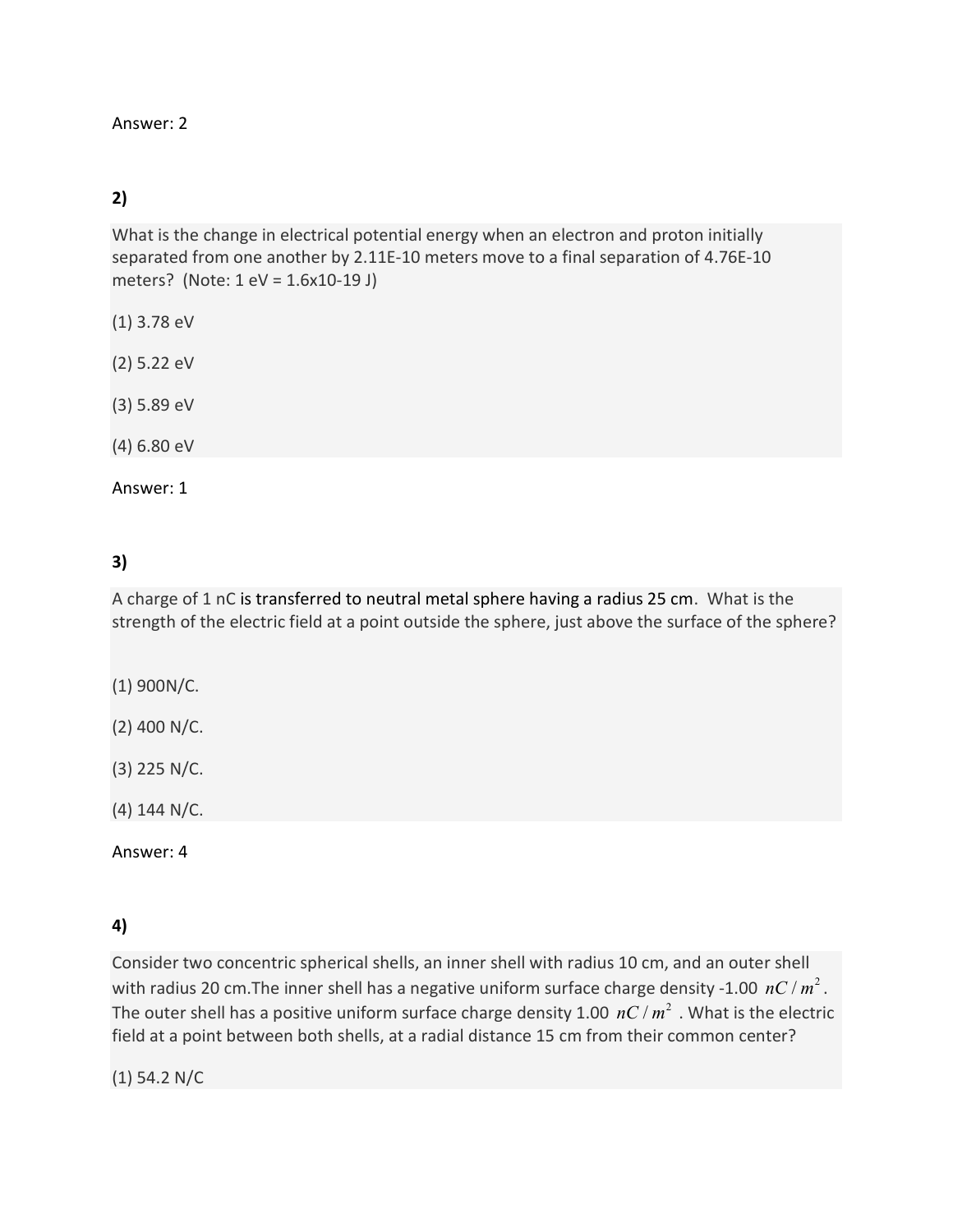(2) -54.2 N/C

(3) 50.3 N/C (4) -50.3 N/C

Answer: 4

# 5)

When a charge of 8.5E-6 Coulombs is transferred to the surface of the spherical globe of a Van de Graaff generator, the electric field at the surface reaches the breakdown threshold for dry air of of 3E6 N/C . What is the radius of the globe?

(1) 18 cm

- (2) 16 cm
- (3) 14 cm
- (4) 12 cm

Answer: 2

#### 6)

If the potential drop is 12 volts across a resistor carrying a current of 4 amps, what is the resistance?

| (1) 7.2   |  |  |
|-----------|--|--|
| (2) 6.0   |  |  |
| (3)3.0    |  |  |
| (4) 1.8   |  |  |
| Answer: 3 |  |  |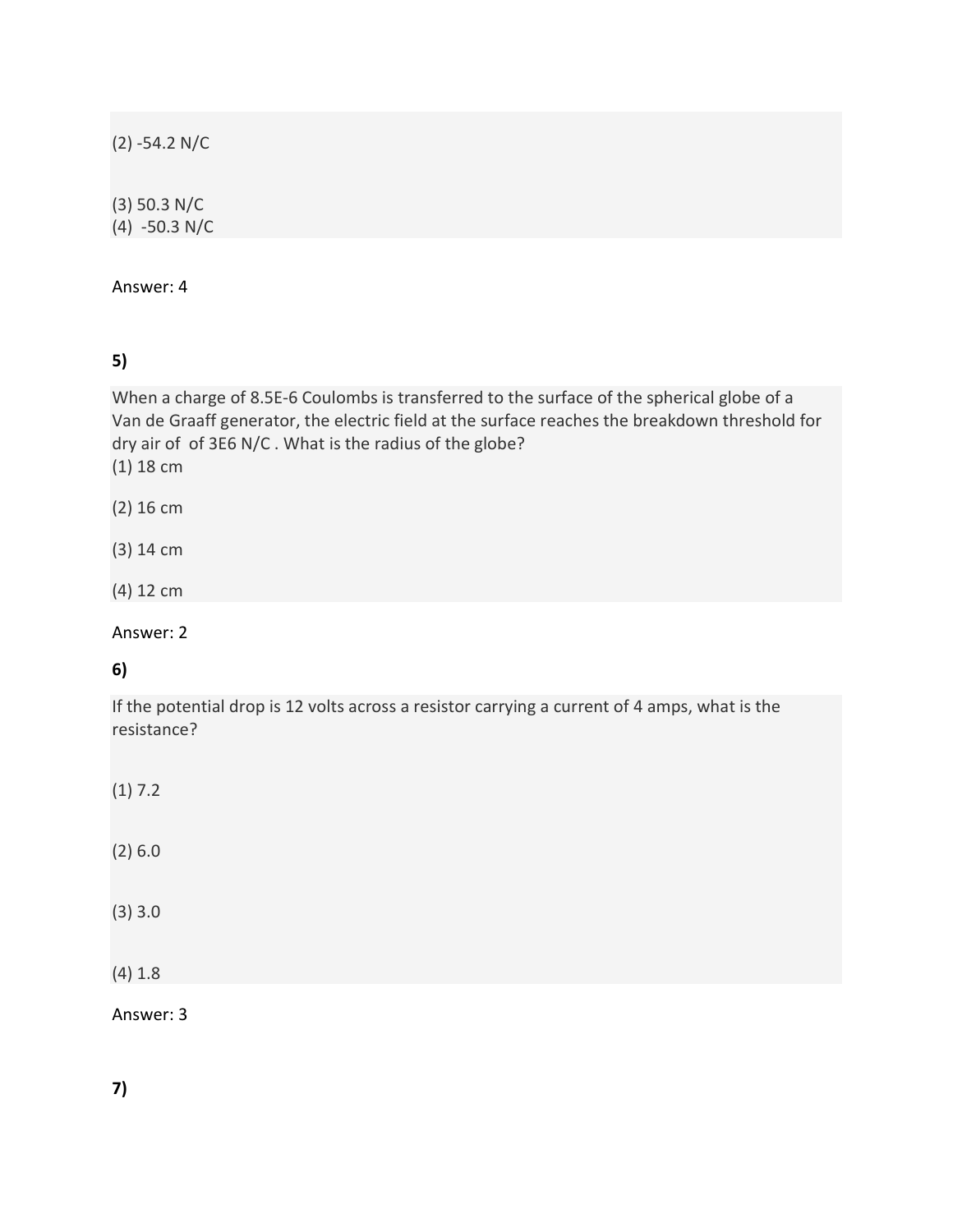An infinite uniformly- charged sheet has a surface charge density of 1  $\mu$ C /  $m^2$ . A point-charge of -1  $\mu$ C is attracted to the sheet. If the perpendicular distance between the sheet and the point charge is 1 meter, what is the force of attraction between the point-charge and the sheet?

(1) 0.018 N

(2) 0.014 N

(3) 0.011 N

(4) 0.056 N

Answer: 4

### 8)

A parallel plate capacitor consists of two closely-spaced parallel plates in vacuum that are uniformly charged to a charge of 1  $\mu$ C ; one is positive and other other is negative. The potential difference between the plates is 5 Volts. If the gap between the plates is 40  $\mu$ m what is the plate area?

(1) 0.55 m^2 (2) 0.90 m^2 (3) 1.52 m^2 (4) 2.20 m^2

#### Answer: 2

9)

The capacitance of the globe of the Van de Graaff generator at Regener Hall is measured to be 5E-12 F. If the minimum work to charge the globe is 1.8 Joules, how much charge is stored on the globe?

- (1) 2.4E-6 C
- (2) 3.0E-6 C
- (3) 4.2E-6 C
- (4) 5.8E-6 C

Answer: 3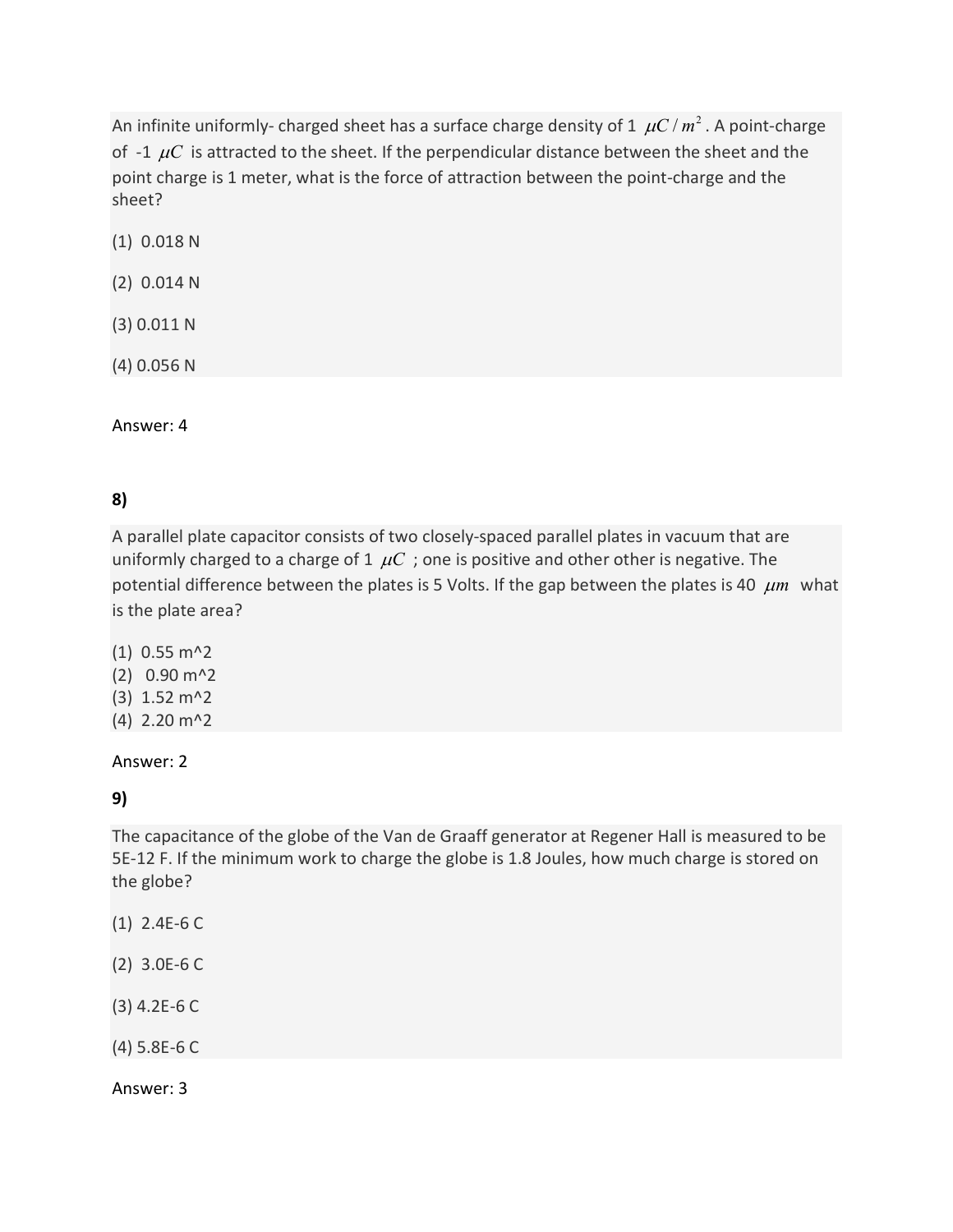Four capacitors are connected together in the manner shown in the figure below. The capacitance of each capacitor is indicated in micro farads. What is the equivalent capacitance between terminals A and B?



- (1) 0.66 micro farads
- (2) 0.84 micro farads
- (3) 1.50 micro farads
- (4) 2.30 micro farads

Answer: 1

### 11)

A capacitor with capacitance of 15.0 pF has a dielectric spacer with a dielectric constant of 8.0. What would be the capacitance if instead the dielectric constant were 3.0?

- (1) 2.4 pF
- (2) 4.5 pF
- (3) 5.6 pF
- (4) 9.1 pF
- Answer: 3

### 12)

The following statements concern a metal in equilibrium. Which of the following is false?

(1) The electric field at the surface of a metal in equilibrium must be directed normal to the surface.

#### 10)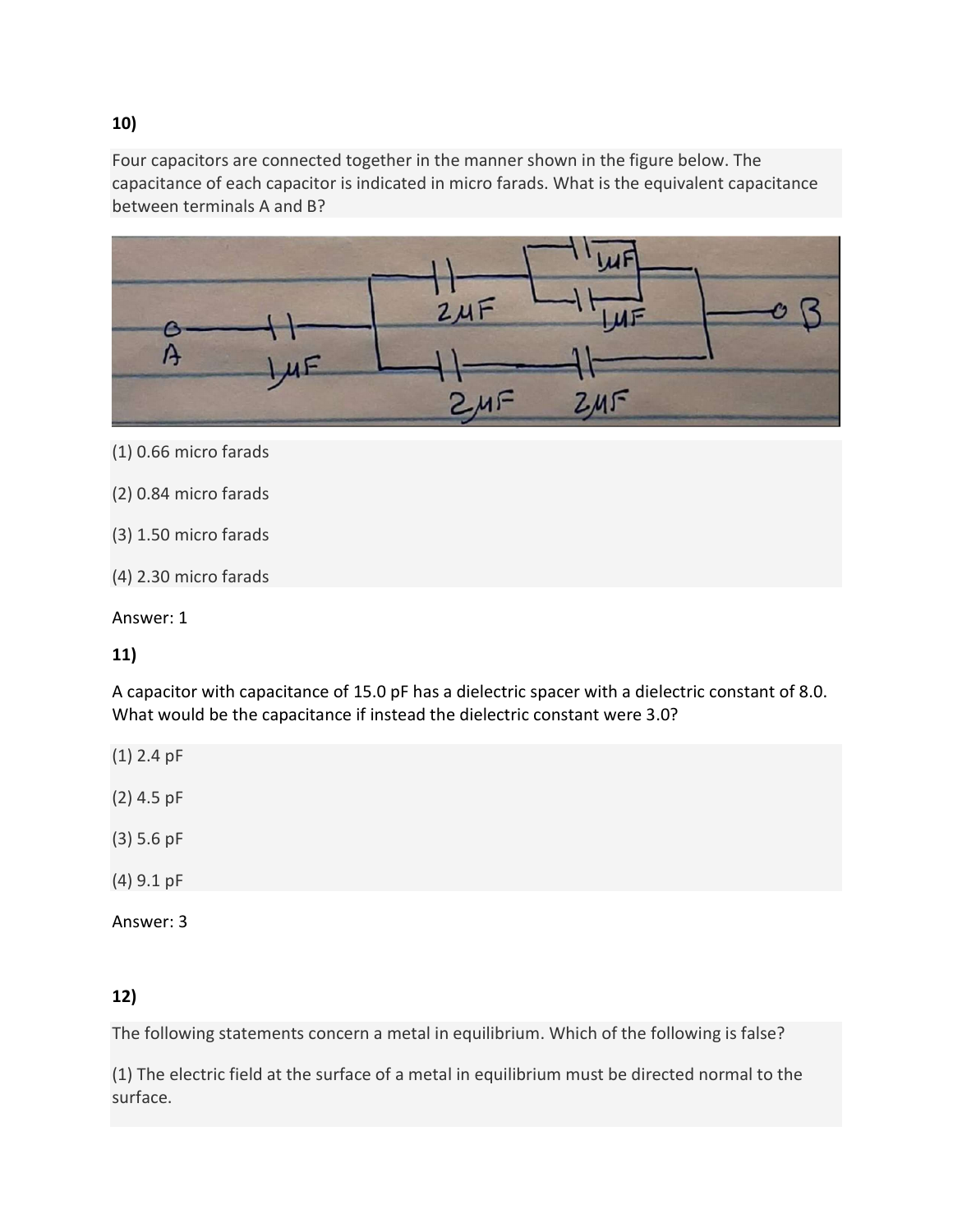(2) In equilibrium, all points on a metal are at the same potential.

(3) Charges placed on a metal will distribute in a manner that minimizes the (free) energy.

(4) In equilibrium, the electrical currents in a metal form circulating flow patterns.

#### Answer: 4

### 13)

 Initially, the 2 microfarad capacitor has a charge of Q=5 microcoulombs, and the 3 microfarad capacitor is uncharged. How much charge q2 will move from the 2 microfarad capacitor to the 3 microfarad capacitor when the switch is closed?



- (1) 1 micro coulombs
- (2) 2 micro coulomb
- (3) 3 micro coulombs
- (4) 4 micro coulombs
- (5) 5 micro coulombs

#### Answer: 3

14)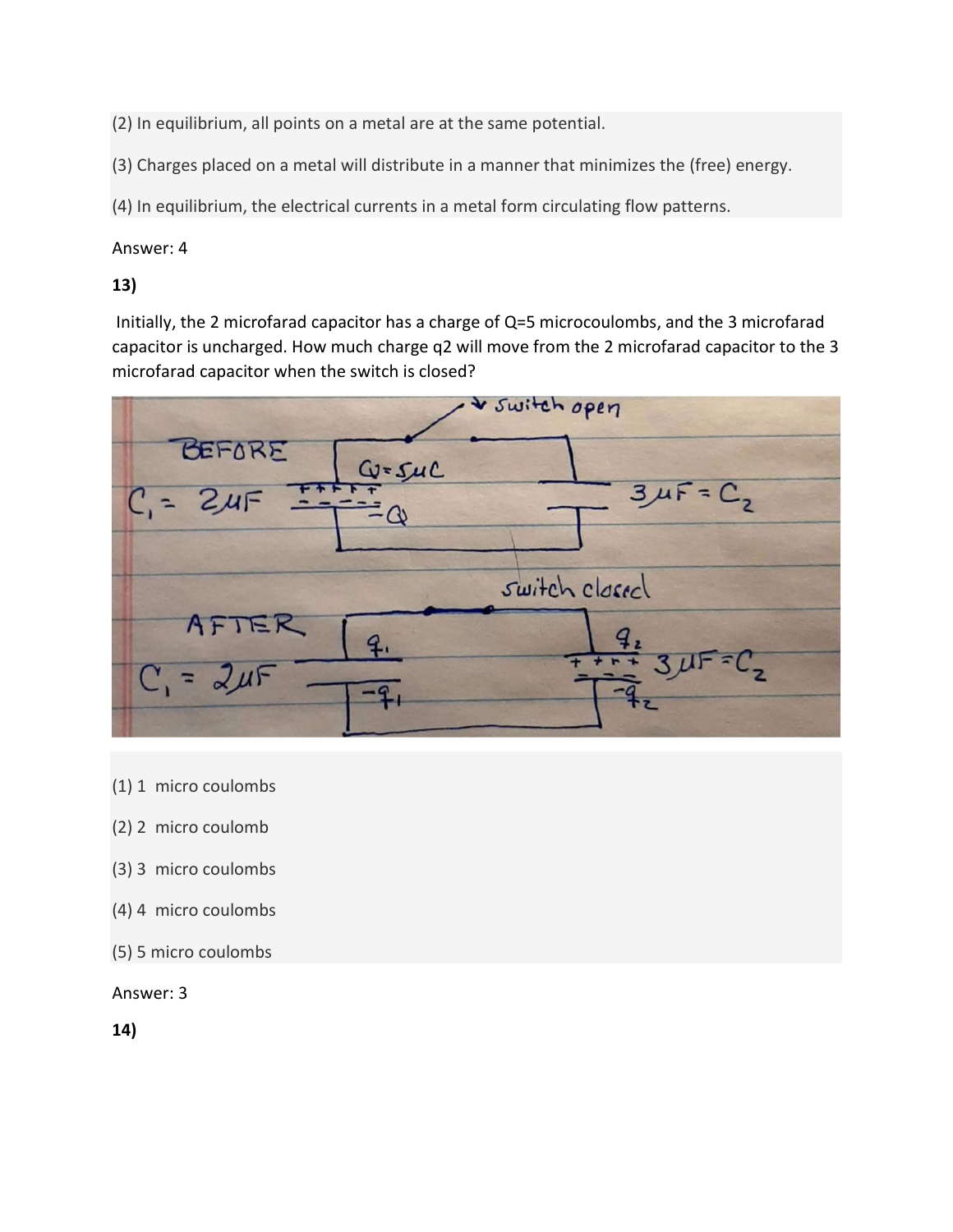At the origin (x,y)=(0,0) an electric field has magnitude of 10 N/C, and is directed along the positive x axis ( $\hat{i}$ ). An ion has a charge of -2e. What is the force exerted by the field on the ion if it is placed at the origin?

| (1) 10 N $\hat{i}$       |
|--------------------------|
| (2) -1.6E-18 N $\hat{i}$ |
| $(3) -1.0 N \hat{i}$     |
| (4) 3.2E-18 N $\hat{i}$  |
| (5) -3.2E-18 N $\hat{i}$ |

Answer: 5

#### 15)

A parallel plate capacitor consists of two square sheets of aluminum foil with dimensions 10 cm by 10 cm, separated from one another by a sheet of wax paper having a thickness of 30 microns. The dielectric constant is 3.7. What is the capacitance?

| (1) 6 nF<br>$(2)$ 11 nF |  |
|-------------------------|--|
| $(3)$ 15 nF             |  |
| $(4)$ 19 nF             |  |

#### Answer: 2

### 16)

What is the current through a light bulb that emits 60 W radiation when placed in series with a 100 V voltage source?

| (1) 0.60 A<br>(2) 0.45 A |  |  |  |
|--------------------------|--|--|--|
| $(3)$ 0.30 A.            |  |  |  |
| $(4)$ 0.15 A             |  |  |  |
| Answer: 1                |  |  |  |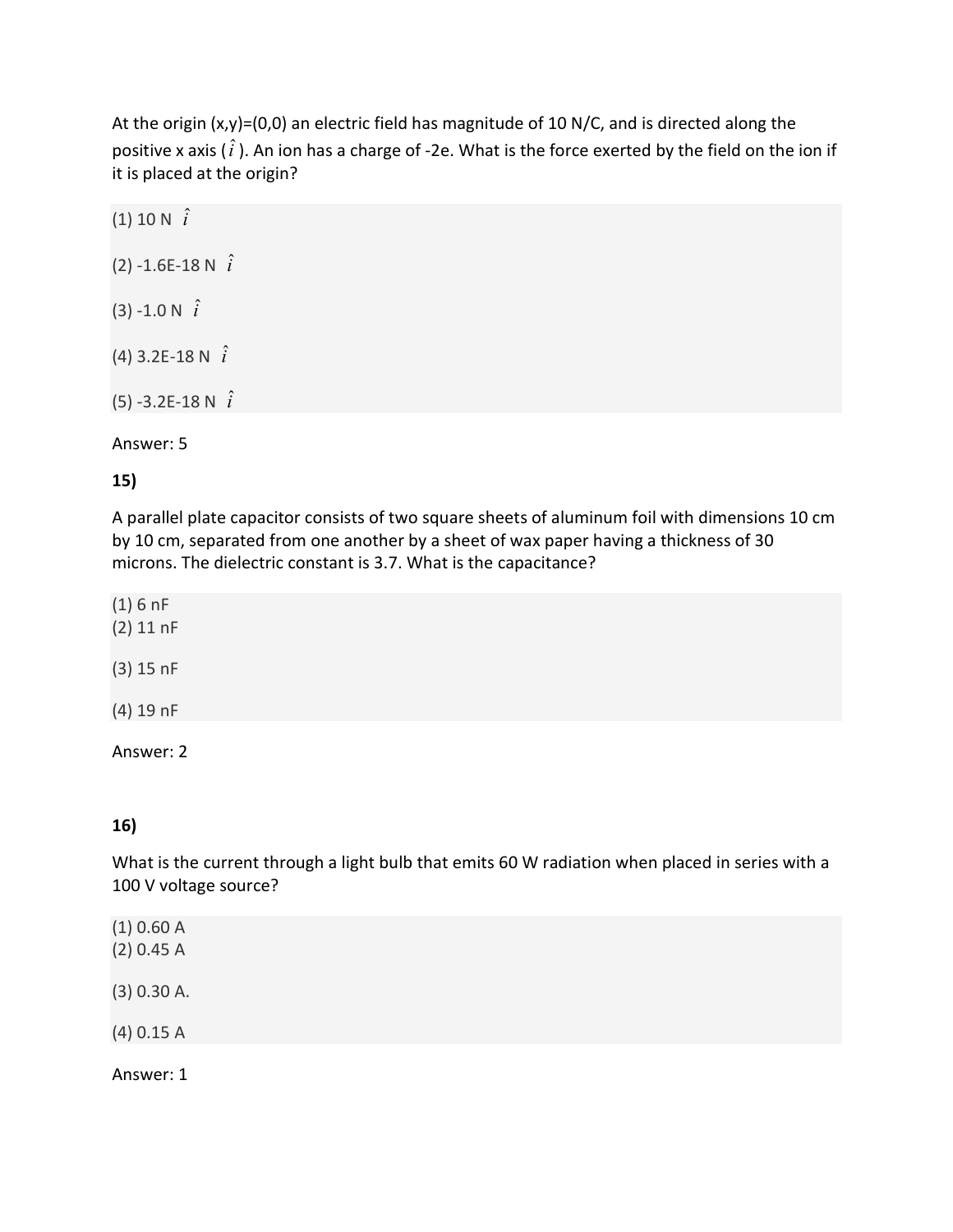# 17)

One of the two graphs below is a sketch of the electric field lines of a dipole. The other is a sketch of the corresponding equipotentials. Which of the two, Graph A or Graph B, shows the equipotentials?

Graph A



Graph B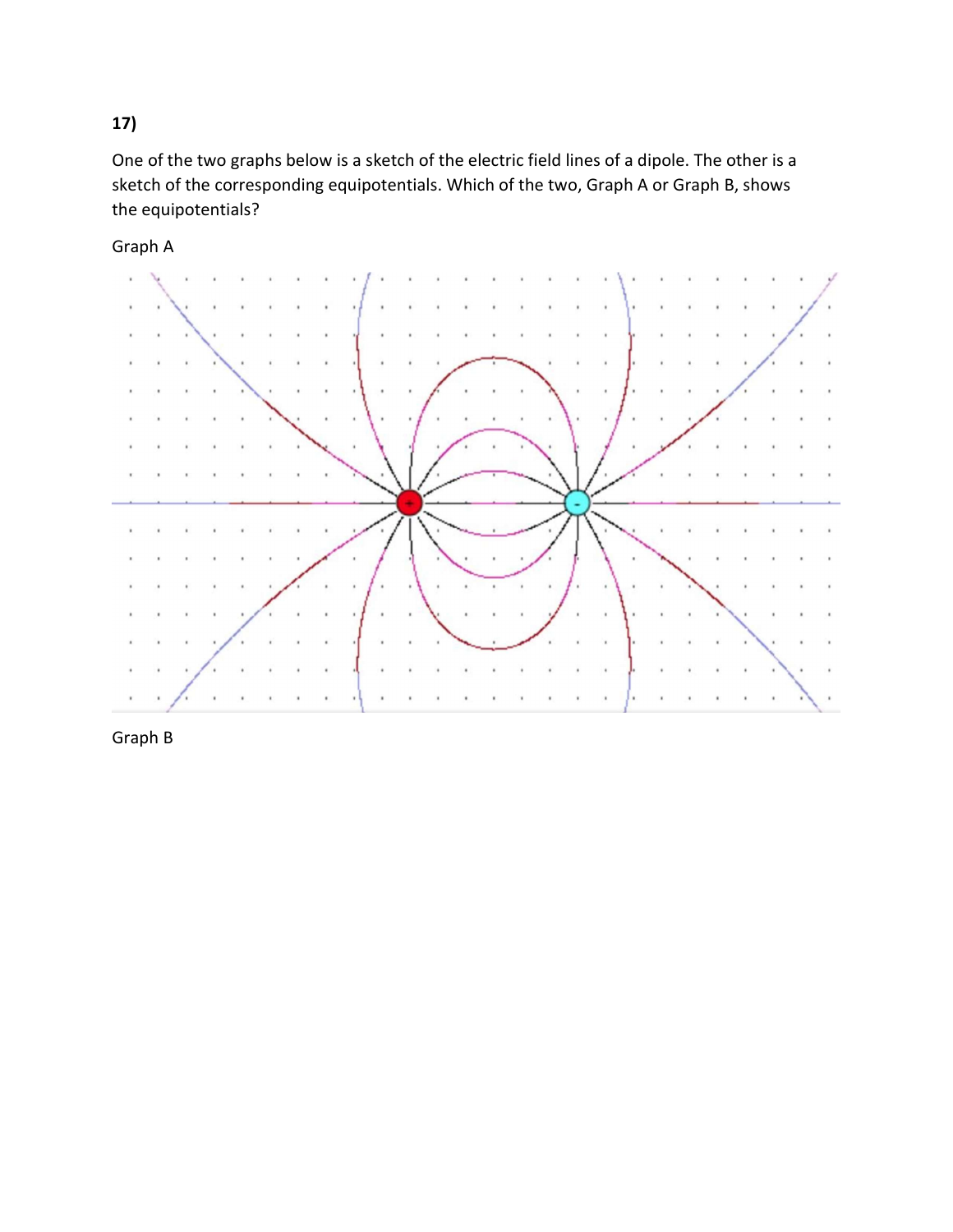

(1) Graph A

(2) Graph B

Answer: 2

18)

What are the units of capacitance?

(1) Coulombs per volt

(2) Volts per meter.

(3) Coulombs per newton.

(4) Joules per coulomb.

Answer: 1

19)

What are the units of power?

(1) Coulombs/volt

(2) Volts/meter.

(3) Volt-Ampere.